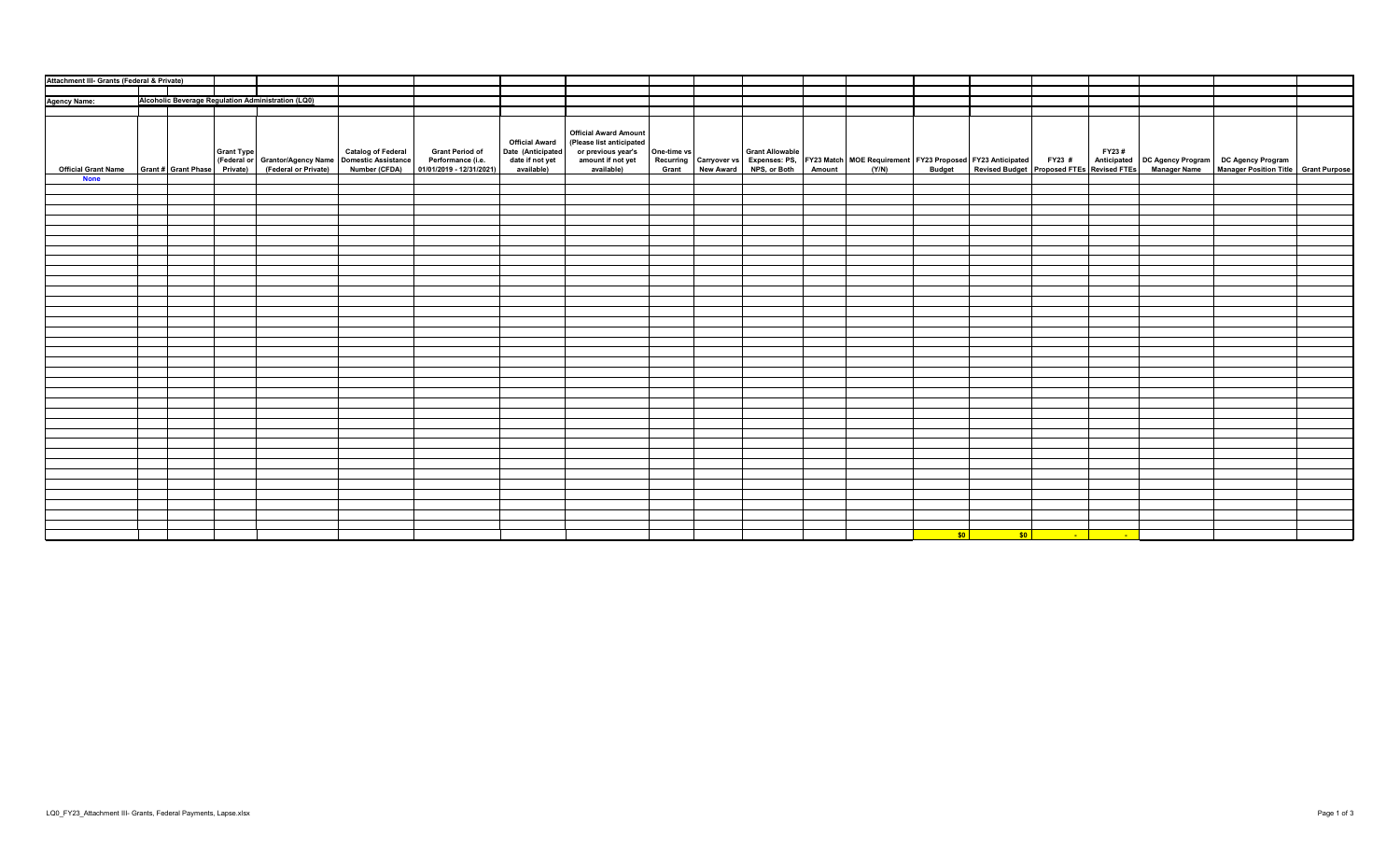|                     | <b>Attachment III-Federal Payments</b> |                                                           |     |                                                      |     |              |
|---------------------|----------------------------------------|-----------------------------------------------------------|-----|------------------------------------------------------|-----|--------------|
| <b>Agency Name:</b> |                                        | <b>Alcoholic Beverage Regulation Administration (LQ0)</b> |     |                                                      |     |              |
|                     |                                        |                                                           |     |                                                      |     |              |
|                     |                                        |                                                           |     |                                                      |     |              |
|                     |                                        |                                                           |     |                                                      |     |              |
|                     | Agency Fund #                          | <b>Agency Fund Title</b>                                  |     | Purpose   FY 2022 Payment   FY 2023 Payment   Change |     | New/On-going |
| <b>None</b>         |                                        |                                                           |     |                                                      | 0   |              |
|                     |                                        |                                                           |     |                                                      | 0   |              |
|                     |                                        |                                                           |     |                                                      | 0   |              |
|                     |                                        |                                                           |     |                                                      | 0   |              |
|                     |                                        |                                                           |     |                                                      | 0   |              |
|                     |                                        |                                                           |     |                                                      | 0   |              |
|                     |                                        |                                                           |     |                                                      | 0   |              |
|                     |                                        |                                                           |     |                                                      | 0   |              |
|                     |                                        |                                                           |     |                                                      | 0   |              |
|                     |                                        |                                                           |     |                                                      | 0   |              |
|                     |                                        |                                                           |     |                                                      | 0   |              |
|                     |                                        |                                                           |     |                                                      | 0   |              |
|                     |                                        |                                                           |     |                                                      | 0   |              |
|                     |                                        |                                                           |     |                                                      | 0   |              |
|                     |                                        |                                                           |     |                                                      | 0   |              |
|                     |                                        |                                                           | \$0 | \$0                                                  | \$0 |              |